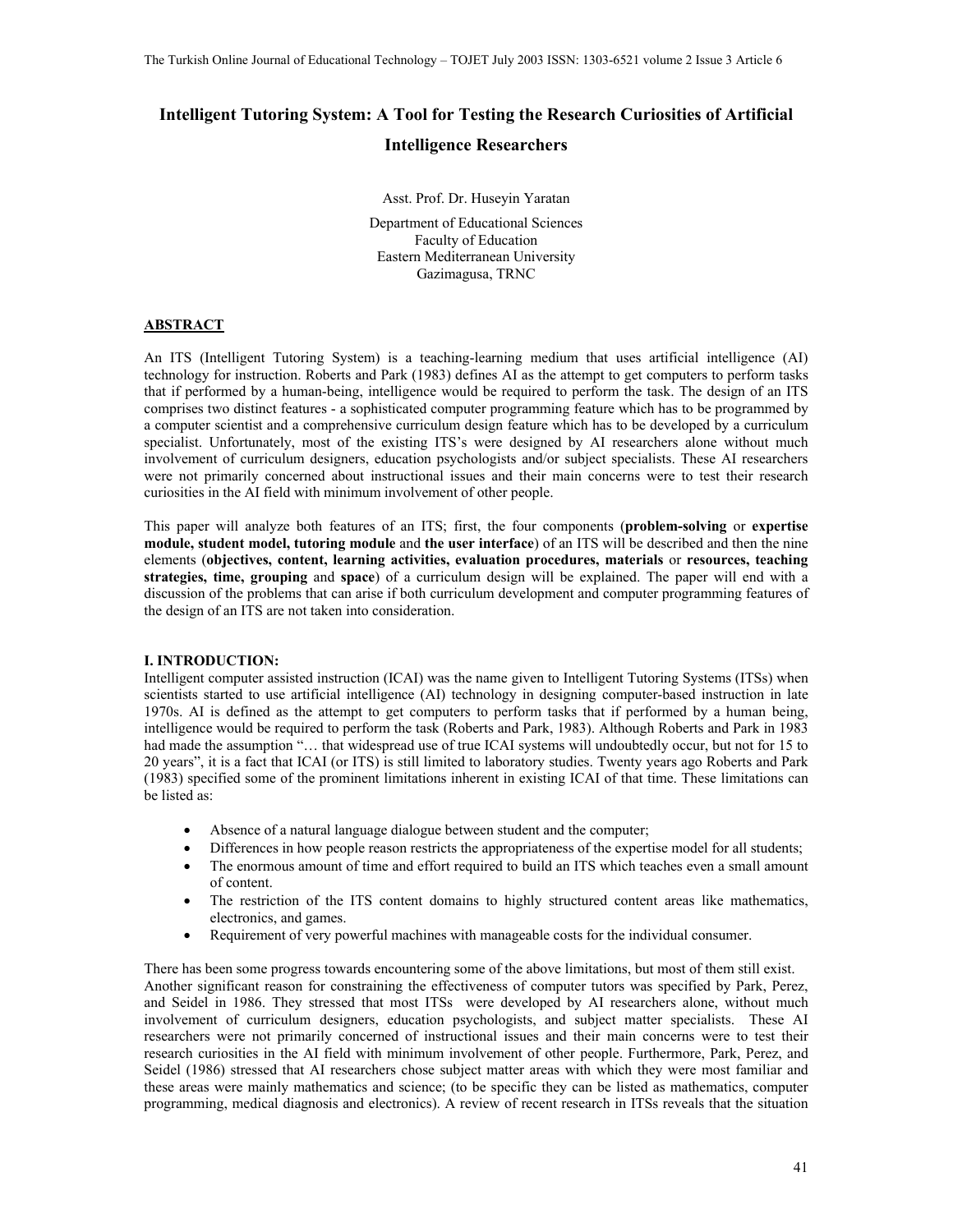still persists and computer scientists dominate all the other scientists in the development of ITSs. Thus, curriculum for ITSs so far has been limited to relatively well-structured subject areas. But this does not imply that ITS technology cannot be applied to other areas of education. Carbonell's (1970) SCHOLAR system is an ITS program for teaching South American geography and can be considered as a good example of ITS application in social sciences. If the curriculum researchers start taking part in the design of the ITSs, the process of first, choosing AI techniques for exploration and second, selecting subject matter area which is most appropriate for the manipulation of the selected AI techniques and finally, ending up with a random curriculum, will be reversed; i.e. first, the type of curriculum will be chosen at the broad level, second, the area of interest (subject) will be selected and a curriculum relevant to ITSs will be designed at the specific level by considering the nine curricular elements (objectives, content, learning activities, evaluation procedures, teaching strategies, learning materials, grouping, time, and space) proposed by Frances Klein (1985), and finally, appropriate AI techniques will be selected to program the designed curriculum.

This paper will first, give information about the existing four components of most ITSs - **expertise module, student model, tutoring module,** and **user interface**. Then, the design of a curriculum when ITS is used for instruction will be discussed to show that an ITS can be the ideal medium for curriculum implementation.

# **II. COMPONENTS OF AN ITS:**

As in any other instructional system, the components represent the content to be taught, the device to understand the amount of knowledge that the student has, the suitable teaching strategy, and a system for communications issues. In computer assisted instruction (CAI) all these components are in one structure whereas in ITSs they are separated and this gives more flexibility to the student and the machine in a way that they can have a one-toone interaction just as when student and teacher sit down and attempt to teach and learn together (Park, Perez, and Seidel, 1986). Another advantage of these modules being separated shows itself when one attempt to make changes in the program; change could be done only in one component of the program and the alteration of the whole program is not required. The four components mentioned above are referred to as problem-solving or expertise module, student model, tutoring module, and the user interface.

# 1. **Expertise Module**:

An expertise module or a problem-solving module consists of the domain knowledge that the system intends to teach the student. Nature of knowledge is an important factor in answering questions about intelligence. The AI community divided knowledge into three categories, conceptual, procedural, and imaginal; and they worked with all three kinds of knowledge in the design of ITS programs (Halff, 1986).

(a) Conceptual Knowledge: Conceptual knowledge is the knowledge of concepts and facts and the relationships between them. Conceptual knowledge is represented in AI systems by the use of a semantic network device. Semantic networks consist of nodes and links. Each node has a concept in it and the links give the relationships between the nodes. The figure below shows a part of the semantic network describing conceptual knowledge about birds.



FIGURE: A part of a semantic network (Halff, 1986).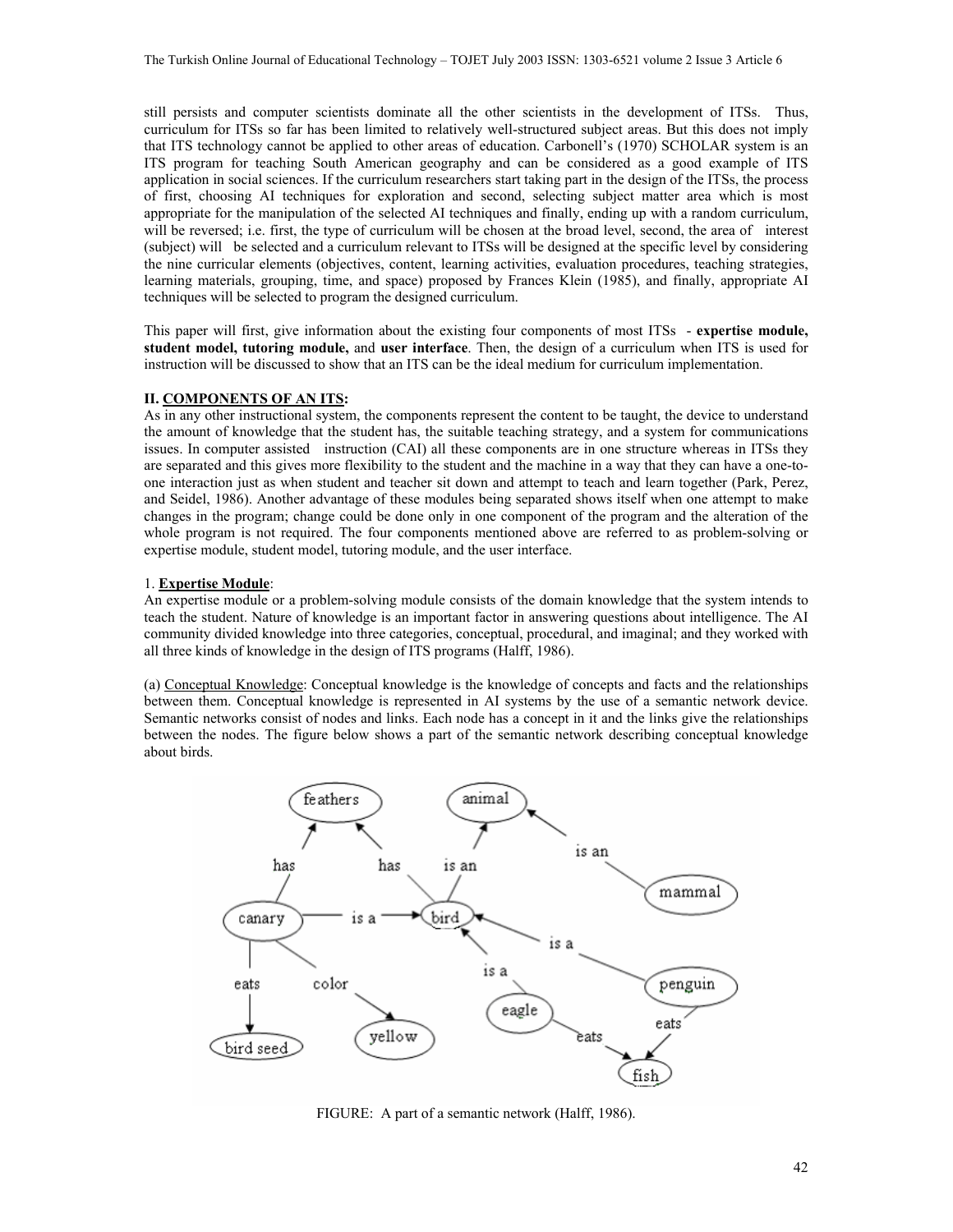Computer programs can use this network to perform a number of tasks:

- (i) They can answer direct questions such as "What does a penguin eat?"
- (ii) They can compare and contrast concepts: Penguins and canaries are both birds but penguins eat fish and canaries eat birdseed.
- (iii) They can make inferences: Eagles are birds, and birds have feathers; therefore eagles have feathers.

(b) Procedural Knowledge: Procedural knowledge is the kind of knowledge needed to perform tasks such as solving a mathematics problem, understanding a spoken sentence, writing a computer program and so on. Procedural knowledge can be represented by one or both of the following methods:

- (i) Procedural experts: These correspond to sub skills that a student must learn in order to acquire the complete skill being taught (Roberts and Park, 1983).
- (ii) Production rules: These are used to construct modular representations of skills and problem-solving methods. Each rule has two parts, a condition and an action: "If 'this' condition occurs, then do 'this' action." (Park, Perez, and Seidel, 1986).

(c) Imaginal Knowledge: Imaginal knowledge is obtained by using the ability to produce, in the mind, consequences from some sensory experience. Imaginal knowledge is used extensively in computer-graphics to bring computing power to children. (e.g. Parert's (1980) LOGO project).

#### 2. **Student Model**:

The student model is used to assess the amount of knowledge that the student has in the material that is intended to be taught, to predict the learning behavior of the individual user and to diagnose the causes of errors (Dede, 1986). To assess the student model there are four information sources:

- (i) implicit (problem solving behavior of the student),
- (ii) explicit (direct questions asked to the student),
- (iii) historical (assumptions based on the student's experience),
- (iv) structural (assumptions based on the difficulty of the subject-material).

This sophisticated procedure of creating a student model can be resolved to some extend by considering the student as a subset, simplification, or deviation of the expert's (computer's) knowledge. This technique was named as the **overlay model** by Carr and Goldstein (1977).

To model the student's knowledge, learning behavior, and causes of errors, basically two procedures are used:

- (i) Simple pattern recognition is applied to student's response history for making inferences about his understanding of the skill and his reasoning process used to derive the response.
- (ii) Charting within the subject matter semantic network (or the rule base) to represent the areas that the student has mastered.

#### 3. **Tutoring Module**:

Once the student model has been selected and the expertise in the subject domain is given, the expert tutor selects an initial efficient teaching strategy based on the student's previous performance. This teaching strategy is modified as the student model evolves and the pedagogical strategies used may include presenting increasingly complex concepts or problems. The fundamental issues for a tutor as listed by Dede (1986) are:

- (i) whether to intervene in the information flow,
- (ii) what to discuss,
- (iii) which presentation strategy to use,
- (iv) how much to say.

The presentation of learning materials is based on three methods in the existing ITSs: The Socratic method, the diagnostic or debugging method, and the coaching method.

(a) The Socratic Method: This method provides the student with questions to guide him to find out his own mistakes and thereby modify his conceptions.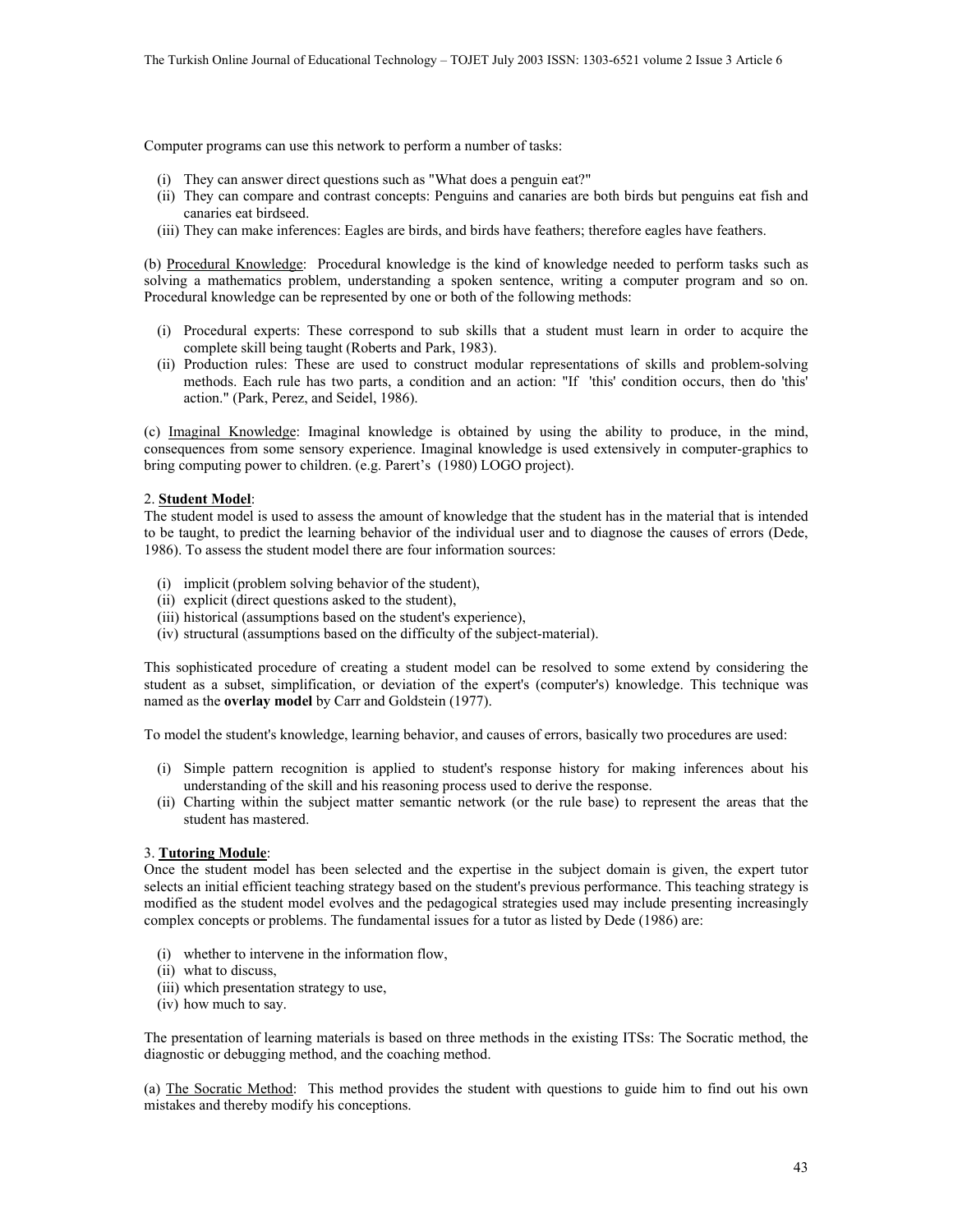(b) The Diagnostic or Debugging Method: In this method the computer debugs the student's misconceptions and explains why the student is making that mistake. The BUGGY program developed by Brown and Burton (1978) which uses a diagnostic method allows teachers to practice diagnosing the underlying causes of student's errors, by prescribing examples of systematic, incorrect behaviors of students in basic mathematical problem-solving skills.

(c) The Coaching Method: In this method the student is provided an environment in which he can enjoy and learn as a consequence of fun. In this kind of environment the student gets engaged in activities such as computer games in order to learn related skills and general problem-solving skills.

# 4. **The User Interface**:

A user interface is developed to provide communications between the student and the ITS. Natural language is used as the means by which information is exchanged between student and computer. Unfortunately most programs use non-vocal techniques (typing and reading from the screen), but in the near future vocal techniques will become feasible. While voice output seems to be easy, voice input, i.e. making the machine understand spoken language is still a major technical challenge (Dede, 1986). The development of natural language techniques has a vital importance in the instructional systems. A machine that can converse with students are clearly more flexible than those supporting more restrictive interaction (Halff, 1986).

# **III. CURRICULUM DESIGN WHEN AN ITS IS USED FOR INSTRUCTION:**

There are two different levels of decision making when designing a curriculum (Klein, 1985).

- (i) A broad level, which involves the basic value choices of the designer.
- (ii) A specific level which involves the technical planning of curricular elements.

At the broad level, decision is based on three data sources - organized subject matter, the students, and the society. Any one of the three data sources can be used when designing an ITS. However, as Tyler (1949) suggests, a combination of all three sources would be most appropriate. A review of the literature on ITSs reveals that the present ITS programs consider organized subject matter as a data source more than the other two data sources. As mentioned earlier, the main reason for this choice, is that most ITSs are being developed by AI researchers alone, without much involvement of curriculum designers, education psychologist, and subject matter specialists.

The purpose of this section is to discuss the factors that affect the technical planning and implementation of curricular elements when ITSs are used for teaching. The curricular elements used in the design of a curriculum are objectives, content, learning materials and resources, learning activities, teaching strategies, evaluation procedures, grouping, time, and space and environment (Klein, 1985).

Each of these elements will be examined from an ITS design perspective and the necessity of the involvement of the curriculum designers will be stressed.

# 1. **Objectives**:

Objectives provide directions in learning, they give the specific aims of education. There are several types of objectives, such as behavioral objectives, instructional objectives, general objectives, problem-solving objectives, expressive outcomes... The more sophisticated and complex the statements of objectives are, the harder the task of programming the materials to be taught. If the outcomes or the behavioral changes that are expected from the learners are stated in a very specific manner then programming of an ITS becomes easier. The most suitable objectives for the ITSs are Mager's instructional objectives, because of their strict, well-defined structures (Mager, 1962). These objectives have three major components:

- (i) The behavioral term which expresses the type of task required by the student. This term also specifies the level of the objective in the cognitive domain (Bloom, 1956) or in the affective domain (Krathwohl, 1964).
- (ii) The condition or the situation under which the behavior is to be performed.
- (iii) The criterion or the level of performance which will be used to evaluate whether the behavioral change has been achieved.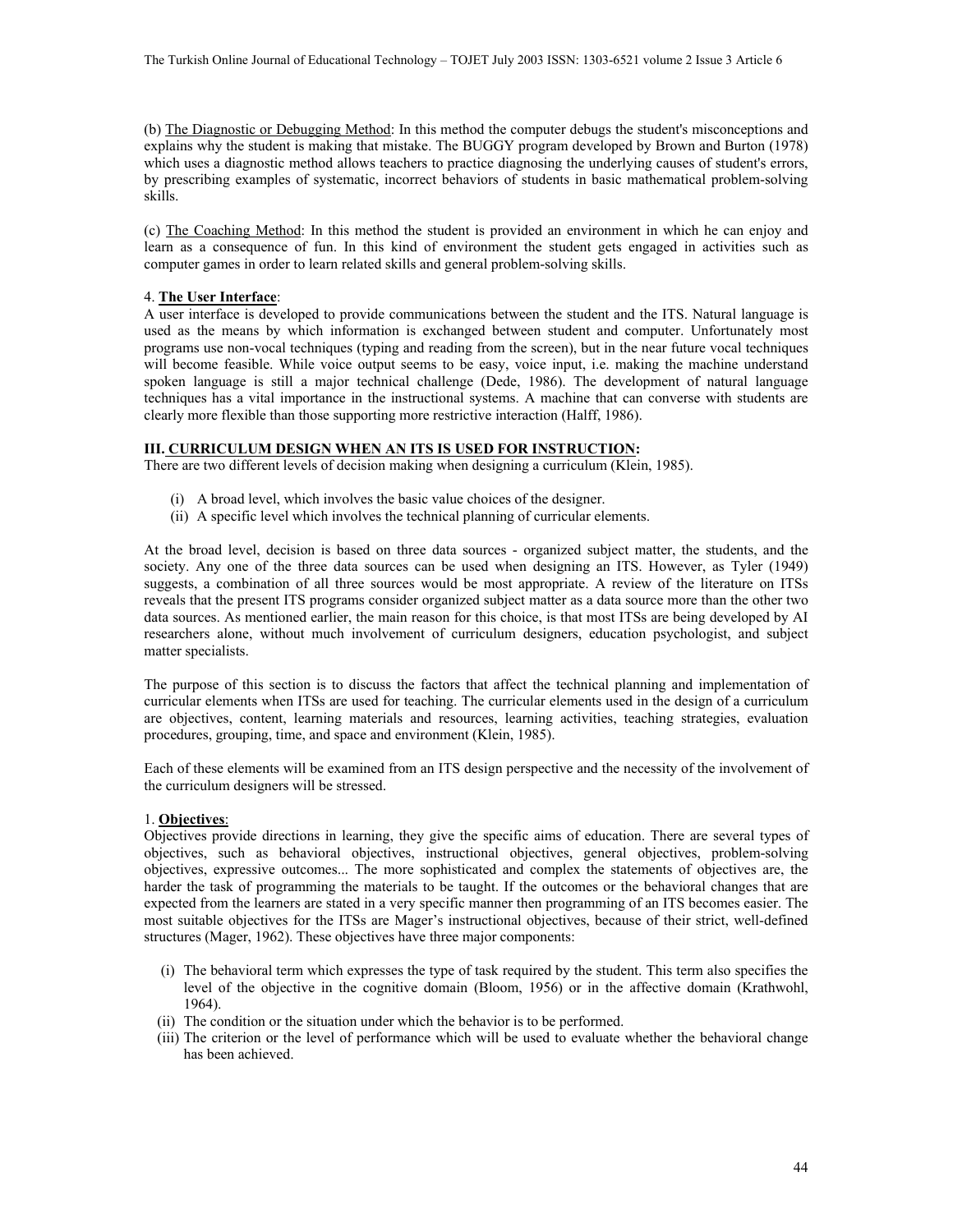With these three components in the statement of the objectives the computer scientist will know what the specific aims of the instruction are and he/she will be able to write the ITS program with greater ease and less hesitation.

## 2. **Content**:

It is obvious that the type of structure of an ITS program is dependent on the subject matter to be taught. Although at the present highly structured subjects are programmable, programming other subjects will be possible in the future, by improving the AI techniques and computer hardware. First, content to be taught will be selected by the curriculum specialist and then it must be organized according to scope and sequence (Klein, 1985). Scope is related to the horizontal arrangement and sequence to the vertical organization of the content. Careful consideration must be given to the scope and sequencing of the content so that programming will be easy for the computer scientist and the content will be manageable and meaningful to the student.

# 3. **Materials and Resources**:

In an organized subject matter based curriculum design the most commonly used learning material is the textbook. When ITS is used for teaching no textbooks or even no paper or pencil are required. The textbook of the student may be a CD or a diskette, his paper may be a screen, and his pencil the pointer device (mouse) or a keyboard. In the future there will be no need for the latter when full vocal communications with the machine will be achieved. Students will not have to learn how to type or even how to read or write! Interaction with the intelligent tutor (computer) will be based on oral and/or visual communications only.

# 4. **Learning Activities**:

The curriculum designer must carefully state learning activities in relation to the explicit and implicit objectives. Learning activities in the ITSs are based on one-to-one interaction of the student and the computer. At the present, there are two types of learning activities in most ITSs - tutorials and games (Park, Perez, and Seidel, 1986). A tutorial is basically a series of question-response processes. By trying to answer the questions asked by the computer the student focuses his attention on the intended directions of the learning process. These activities must be set up to foster the behavioral changes of the student as stated in the objectives. The student must be motivated to learn and the best method to acquire motivation is the use of games as learning activities. Another purpose of using games as learning activities in ITSs is to provide a reactive learning environment (Park, Perez, and Seidel, 1986) in which the student explores his own interest (e.g. WEST program written by Burton and Brown, 1979 and WUMPUS program written by Goldstein and Carr, 1977). Reactive learning environment is also created by having the student try his own ideas rather than by having him receive instruction from the system, so that he acquires problem-solving skills. SOPHIE program written by Brown and Burton (1978) is an example, which uses this type of learning activity. Of course, these two types of learning activities are not enough to foster the behavioral changes as stated in all the objectives. Hence, several other appropriate types of learning activities must be carefully considered when designing an ITS.

#### 5. **Teaching Strategies**:

Selection of the teaching strategies is very important in the design of the tutorial module of an ITS. Not only one but several teaching strategies must be programmed into the tutorial module and the ITS will be able to make a choice of the teaching method according to the content to be taught and to the student background and learning style. Even when teaching a particular content the ITS must be able to switch from one teaching strategy to another according to the progress acquired by the student. For lower levels of Bloom's Taxonomy (Bloom, et. al., 1956) which are knowledge, comprehension, and application levels, a particular teaching strategy might be very productive, but it might not be adequate for higher levels of the taxonomy which are analysis, synthesis and evaluation levels. One commonly used strategy in organized subject matter based curriculum designs is the diagnostic-prescriptive-evaluative one (Klein, 1985). This strategy has been used in many of the existing ITS programs such as BUGGY developed by Brown and Burton (1978), GUIDON developed by Clancey (1979), and NEOMYCIN developed by Clancey and Letsing (1981). Learning-by-doing (Bruner's discovery learning) is another important teaching strategy employed by many ITSs. Also Bloom's mastery learning strategy can be employed in ITSs since teaching may proceed on a one-to-one basis.

## 6. **Evaluation Procedures**:

Evaluation procedures are the techniques that are used to assess the amount of achievement the student has acquired in the behavioral objectives and the content. In classroom situations only periodic determinations are possible. But with an ITS continuous evaluation of the student response is possible which can also be accompanied with an immediate feedback. Whenever a student makes a mistake he is immediately notified and also an explanation of why he is doing the mistake is given. Under this type of evaluation the student is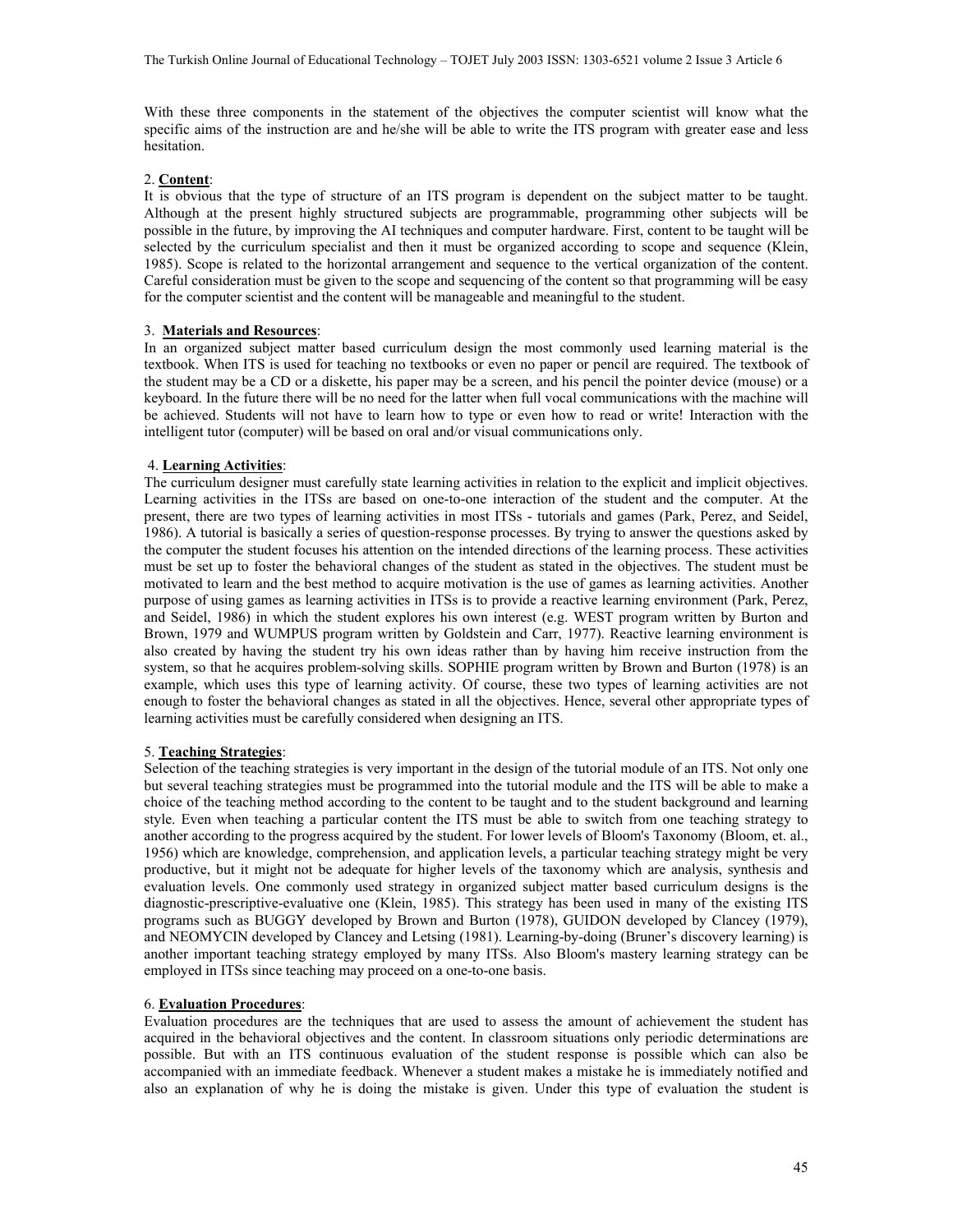constantly tested and no mid-term or final exams are required. When the student completes the program (i.e. goes to the end of the content) he will be evaluated as a student who has mastered the particular content.

## 7. **Grouping**:

There is no grouping. The student is alone with the tutor. All teaching is done on a one-to-one basis. Each student progresses through the learning process at his own pace. The teaching strategies, and learning activities must all be chosen to fit the learning style of the individual student. Bloom (1984) compared individualized instruction with classroom instruction in the fields of pre-college probability and cartography. 98% of the students who were taught by individualized instruction did better than the average classroom student. Students who were struggling had the highest benefit from the individualized instruction. Bloom's research proves that ITSs with their individualized teaching strategies will be powerful educational tools to help many students easily attain the specified objectives.

# 8. **Time**:

There are so many subjects that the educators want the students to learn to cope with their constantly developing environments. Hence, time is a limited resource and students and instructors are expected to make full use of it in a regular classroom setting. When ITSs are used, however, time may be used as a flexible resource because of the individualized nature of the teaching-learning situation. Slow learners will simply have to sit by the computer tutor for a longer time.

## 9. **Space and Environment**:

When most students afford to own an ITS and the use of ITSs broadens, the learning environment of an individual student will no longer have to be the classroom, but instead, it may be the bedroom of the student or a study-room in his home. When ITSs aare designed to use the internet for connections to libraries, archives or anywhere on earth where the necessary information exists, the learning environment of the individual student will expand beyond the boundaries of the environment where he/she lives. Learning will tremendously be enhanced and the time spent for obtaining information helpful for learning will be a lot shorter.

## 10. **Communications**

Communications can be an important addition to the existing nine curricular elements proposed by Frances Klein (1985). Type of communication between the students and the teacher in the traditional classroom depends on the capability of the individual teacher; neither the students nor the curriculum designers can participate in choosing the type of communications. But, in an ITS many alternative communication types can be designed for the **user interface** to use according to the choice of the learner. The tutor (computer) may use different accents or even decide whether to use a male or female voice to have the strongest influence on the learner. Communications may also be designed to be symbolic, figural, or semantic, or a combination of these three types.

# IV. **Conclusion**:

True learning occurs when one digests the new material, makes it his own by reorganizing his cognitive structure and uses it in new applications. Interaction with a computer that provides immediate feedback and individual guidance is particularly appropriate for the process of true learning. Furthermore, someday machines will be able to learn throughout their lifetime. They will build up their knowledge and will be able to do advance reasoning. They will be able to acquire knowledge by reading natural language materials and best of all they may be able to make conclusions from examination of their existing knowledge to extract new knowledge (Gevartor, 1983).

No matter how advanced the ITSs become, responsibilities and roles of teachers in education will extend far beyond the capabilities of the most advanced ITSs and computers will never replace teachers (Halff, 1986), but the role of teacher will have to be restructured for sure.

# **REFERENCES:**

Bloom, B.S., *The 2 Sigma Problem: The Research for Methods of Group Instruction as Affective as One-to-one Tutoring*. Educational Researcher, 13, 3-16. 1984.

- Bloom, B.S., et. al. *Taxonomy of Educational Objectives: Cognitive Domain*. David McKay Co.: New York, 1956.
- Carr, B., and I.P. Goldstein. *Overlays: A Theory or Modeling for Computer-Assisted Instruction* (MIT AI Lab Memo No. 406). Cambridge, MA: MIT, 1977.
- Dede, C*. A Review and Synthesis of Recent Research in Intelligent Computer-Assisted Instruction*. Int. J. Man-Machine Studies 24, 329-353. Academic Press Inc. (London) Limited, 1986.
- Gevartor, W.B. *An Overview of Artificial Intelligence and Robotics*. Volume I Artificial Intelligence, Part A – The Core Ingredients. NASA Technical Memorandum 85836.